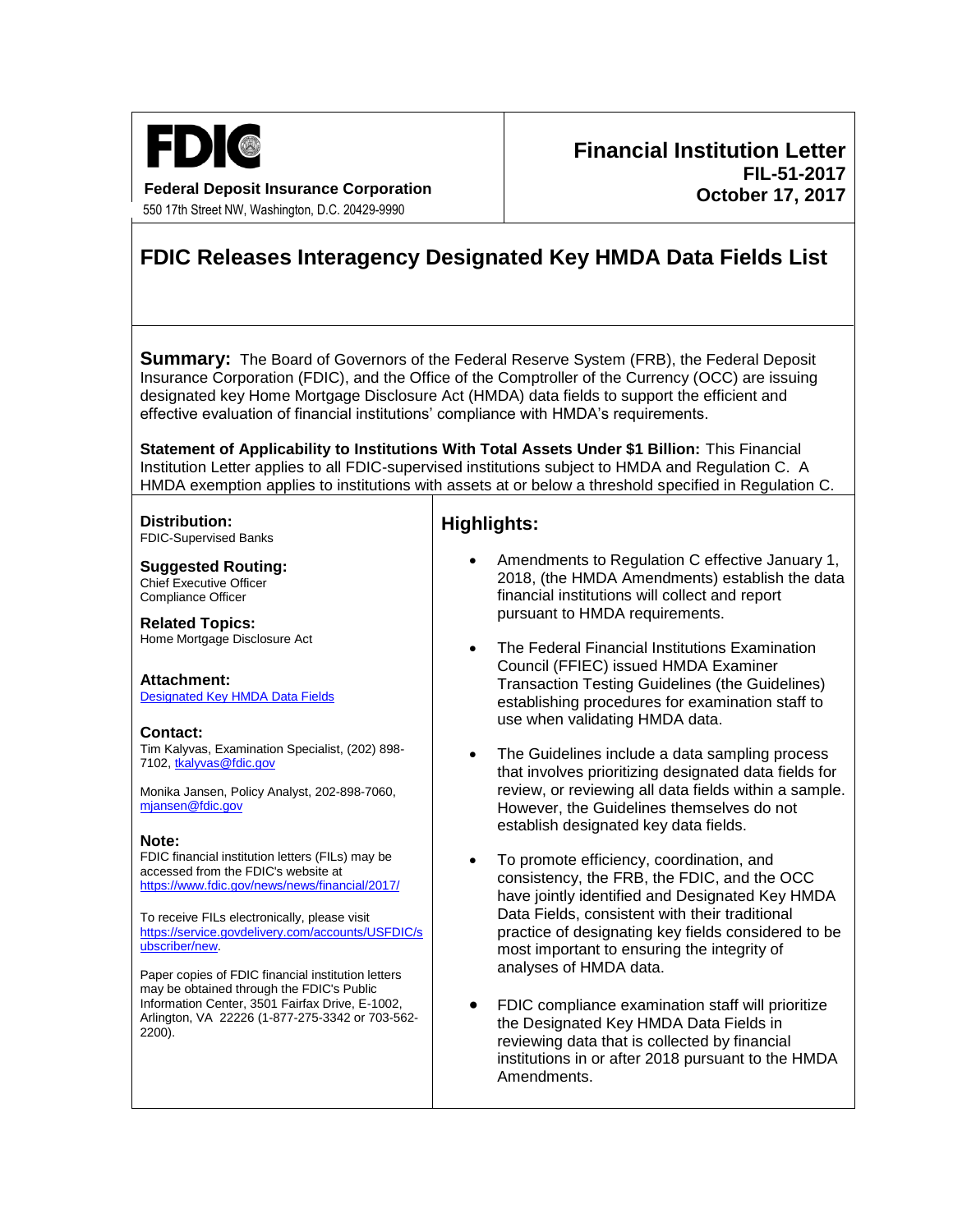Financial Institution Letter FIL-51-2017 October 17, 2017

## **Designated Key HMDA Data Fields**

The Board of Governors of the Federal Reserve System (FRB), the Federal Deposit Insurance Corporation (FDIC), and the Office of the Comptroller of the Currency (OCC) are issuing designated key HMDA data fields to support the efficient and effective evaluation of financial institutions' compliance with HMDA's requirements.

The Home Mortgage Disclosure Act (HMDA), which is implemented by Regulation C, 12 C.F.R. 1003, requires certain financial institutions to collect, record, and report information about their mortgage lending activity.<sup>1</sup> Amendments to Regulation C (HMDA) Amendments)<sup>2</sup> establish the data to be collected.<sup>3</sup> For the purpose of ensuring compliance with HMDA's requirements, traditionally the FRB, the FDIC, and the OCC have identified and focused examination-related testing of HMDA data on certain agency-designated "key fields." Key fields are those fields considered to be most important to ensuring the integrity of analyses of overall HMDA data.

Separately, the Federal Financial Institutions Examination Council (FFIEC) members have issued FFIEC HMDA Examiner Transaction Testing Guidelines (Guidelines) for the FFIEC members' examination staff to use in assessing the accuracy of the HMDA data that financial institutions record and report.<sup>4</sup> The Guidelines include a data sampling process that involves prioritizing designated data fields for review or reviewing all data fields within a sample. However, the Guidelines themselves do not establish designated key data fields. In an effort to promote efficiency, coordination, and consistency, the FRB, FDIC, and OCC have jointly identified and designated 37 of the HMDA data fields to be collected beginning January 1, 2018, pursuant to the HMDA Amendments, as Designated Key HMDA Data Fields. In identifying Designated Key HMDA Data Fields, the FRB, FDIC, and OCC considered a variety of factors, including HMDA's requirements, the goal of ensuring the efficiency of bank examinations, and the effective validation of HMDA data important to evaluating compliance with the Community Reinvestment Act and fair lending requirements. The FRB, FDIC, and OCC also took into account the likelihood that a data field would be reported correctly based on past examination experience.

 $\overline{a}$ 

<sup>1</sup> 12 U.S.C. 2801 *et seq*.

 $2^{2}$  80 FR 66127 (Oct. 28, 2015), as further amended.

<sup>&</sup>lt;sup>3</sup> Beginning with data collected on or after January 1, 2018, financial institutions subject to HMDA will collect and report data on covered loans specified in 12 C.F.R. 1003.4(a)(1)-(38) on a loan application register containing 110 "data fields," as specified in the FFIEC Filing Instructions Guide (FIG). The FIG is available on th[e FFIEC webpage](https://www.ffiec.gov/hmda/fileformats.htm) or on th[e Consumer](https://www.consumerfinance.gov/data-research/hmda/for-filers)  Financial Protection Bureau (CFPB) webpage.<br><sup>4</sup> The EEIEC members are the EPD, the EDIC

The FFIEC members are the FRB, the FDIC, the OCC, the CFPB, the National Credit Union Administration, and the State Liaison Committee. The FFIEC members promote compliance with federal consumer protection laws and regulations through supervisory and outreach programs. Among these laws and regulations is HMDA.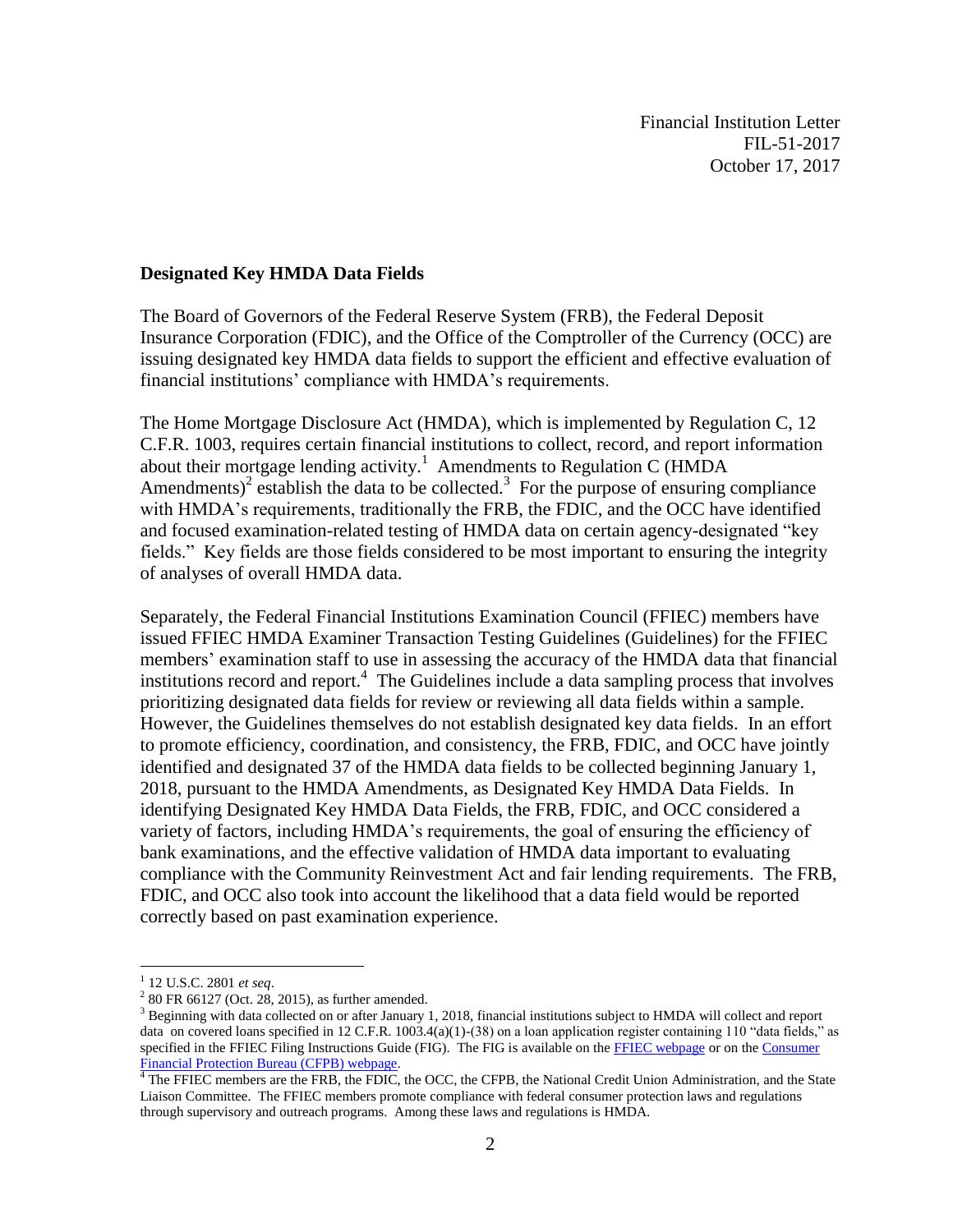Accordingly, for the purposes of evaluating financial institutions' compliance with HMDA requirements, OCC, FDIC, and FRB examination staffs will focus primary attention on the Designated Key HMDA Data Fields during transaction testing pursuant to HMDA for data collected on or after January 1, 2018.<sup>5</sup> However, in certain circumstances, consistent with the FFIEC Guidelines, such examination staff may determine that it is necessary to review additional HMDA data fields, as appropriate.

All 110 data fields are listed in the table below. Designated Key HMDA Data Fields are shown in italicized bold text.

| #              | <b>Data Field Name</b>                               | <b>Data Point Name</b>           |
|----------------|------------------------------------------------------|----------------------------------|
| $\mathbf{1}$   | Record Identifier - Value is 2                       |                                  |
| $\overline{2}$ | Legal Entity Identifier (LEI)                        | Legal Entity Identifier (LEI)    |
| 3              | <b>Universal Loan Identifier (ULI)</b>               | <b>Universal Loan Identifier</b> |
|                |                                                      | (ULI)                            |
| 4              | <b>Application Date</b>                              | <b>Application Date</b>          |
| 5              | <b>Loan Type</b>                                     | Loan Type                        |
| 6              | <b>Loan Purpose</b>                                  | <b>Loan Purpose</b>              |
| 7              | Preapproval                                          | Preapproval                      |
| 8              | <b>Construction Method</b>                           | <b>Construction Method</b>       |
| 9              | <b>Occupancy Type</b>                                | <b>Occupancy Type</b>            |
| 10             | <b>Loan Amount</b>                                   | <b>Loan Amount</b>               |
| 11             | <b>Action Taken</b>                                  | <b>Action Taken</b>              |
| 12             | <b>Action Taken Date</b>                             | <b>Action Taken Date</b>         |
| 13             | <b>Street Address</b>                                | <b>Property Address</b>          |
| 14             | City                                                 | <b>Property Address</b>          |
| 15             | <b>State</b>                                         | Property Location &              |
|                |                                                      | <b>Property Address</b>          |
| 16             | Zip Code                                             | <b>Property Address</b>          |
| 17             | County                                               | <b>Property Location</b>         |
| 18             | <b>Census Tract</b>                                  | <b>Property Location</b>         |
| 19             | <b>Ethnicity of Applicant or Borrower: 1</b>         | <b>Ethnicity</b>                 |
| 20             | <b>Ethnicity of Applicant or Borrower: 2</b>         | Ethnicity                        |
| 21             | Ethnicity of Applicant or Borrower: 3                | Ethnicity                        |
| 22             | Ethnicity of Applicant or Borrower: 4                | Ethnicity                        |
| 23             | <b>Ethnicity of Applicant or Borrower: 5</b>         | Ethnicity                        |
| 24             | Ethnicity of Applicant or Borrower: Conditional Free | Ethnicity                        |
|                | Form Text Field for Code 14                          |                                  |
| 25             | <b>Ethnicity of Co-Applicant or Co-Borrower: 1</b>   | <b>Ethnicity</b>                 |
| 26             | Ethnicity of Co-Applicant or Co-Borrower: 2          | Ethnicity                        |
| 27             | Ethnicity of Co-Applicant or Co-Borrower: 3          | Ethnicity                        |

<sup>&</sup>lt;sup>5</sup> Each agency shall operate in accordance with its supervisory authority.

 $\overline{a}$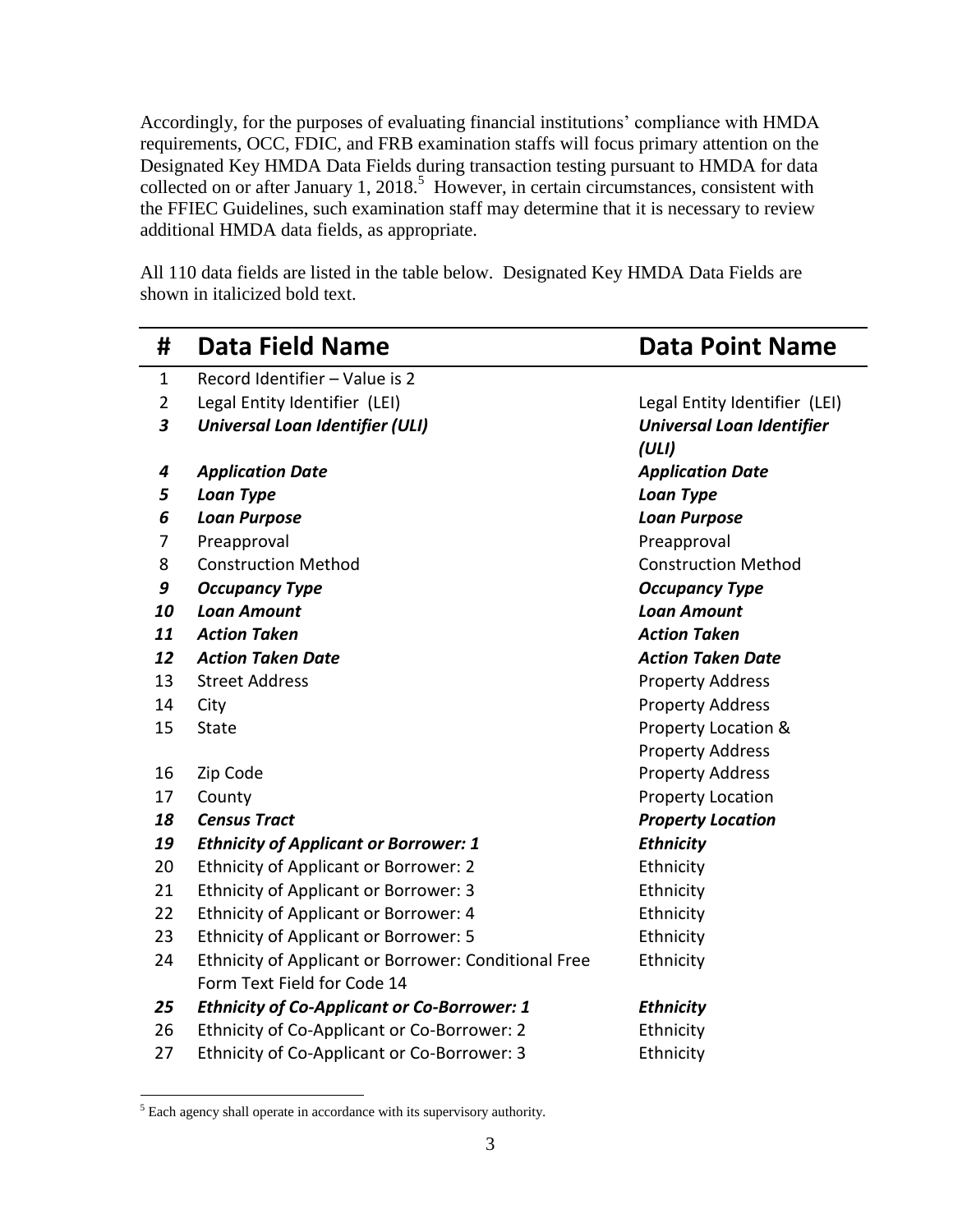| #  | <b>Data Field Name</b>                                                                         | <b>Data Point Name</b> |
|----|------------------------------------------------------------------------------------------------|------------------------|
| 28 | Ethnicity of Co-Applicant or Co-Borrower: 4                                                    | Ethnicity              |
| 29 | Ethnicity of Co-Applicant or Co-Borrower: 5                                                    | Ethnicity              |
| 30 | Ethnicity of Co-Applicant or Co-Borrower: Conditional                                          | Ethnicity              |
|    | Free Form Text Field for Code 14                                                               |                        |
| 31 | Ethnicity of Applicant or Borrower Collected on the                                            | Ethnicity              |
|    | Basis of Visual Observation or Surname                                                         |                        |
| 32 | Ethnicity of Co-Applicant or Co-Borrower Collected on                                          | Ethnicity              |
|    | the Basis of Visual Observation or Surname                                                     |                        |
| 33 | <b>Race of Applicant or Borrower: 1</b>                                                        | Race                   |
| 34 | <b>Race of Applicant or Borrower: 2</b>                                                        | Race                   |
| 35 | Race of Applicant or Borrower: 3                                                               | Race                   |
| 36 | Race of Applicant or Borrower: 4                                                               | Race                   |
| 37 | Race of Applicant or Borrower: 5                                                               | Race                   |
| 38 | Race of Applicant or Borrower: Conditional Free Form                                           | Race                   |
|    | Text Field for Code 1                                                                          |                        |
| 39 | Race of Applicant or Borrower: Conditional Free Form                                           | Race                   |
|    | Text Field for Code 27                                                                         |                        |
| 40 | Race of Applicant or Borrower: Conditional Free Form                                           | Race                   |
|    | Text Field for Code 44                                                                         |                        |
| 41 | Race of Co-Applicant or Co-Borrower: 1                                                         | Race                   |
| 42 | <b>Race of Co-Applicant or Co-Borrower: 2</b>                                                  | Race                   |
| 43 | Race of Co-Applicant or Co-Borrower: 3                                                         | Race                   |
| 44 | Race of Co-Applicant or Co-Borrower: 4                                                         | Race                   |
| 45 | Race of Co-Applicant or Co-Borrower: 5                                                         | Race                   |
| 46 | Race of Co-Applicant or Co-Borrower: Conditional Free                                          | Race                   |
|    | Form Text Field for Code 1                                                                     |                        |
| 47 | Race of Co-Applicant or Co-Borrower: Conditional Free                                          | Race                   |
|    | Form Text Field for Code 27                                                                    |                        |
| 48 | Race of Co-Applicant or Co-Borrower: Conditional Free                                          | Race                   |
|    | Form Text Field for Code 44                                                                    |                        |
| 49 | Race of Applicant or Borrower Collected on the Basis of                                        | Race                   |
|    | <b>Visual Observation or Surname</b>                                                           |                        |
| 50 | Race of Co-Applicant or Co-Borrower Collected on the                                           | Race                   |
|    | Basis of Visual Observation or Surname                                                         |                        |
| 51 | <b>Sex of Applicant or Borrower</b>                                                            | Sex                    |
| 52 | Sex of Co-Applicant or Co-Borrower                                                             | <b>Sex</b>             |
| 53 | Sex of Applicant or Borrower Collected on the Basis of<br><b>Visual Observation or Surname</b> | Sex                    |
|    |                                                                                                |                        |
| 54 | Sex of Co-Applicant or Co-Borrower Collected on the<br>Basis of Visual Observation or Surname  | Sex                    |
|    |                                                                                                |                        |
| 55 | <b>Age of Applicant or Borrower</b>                                                            | Age                    |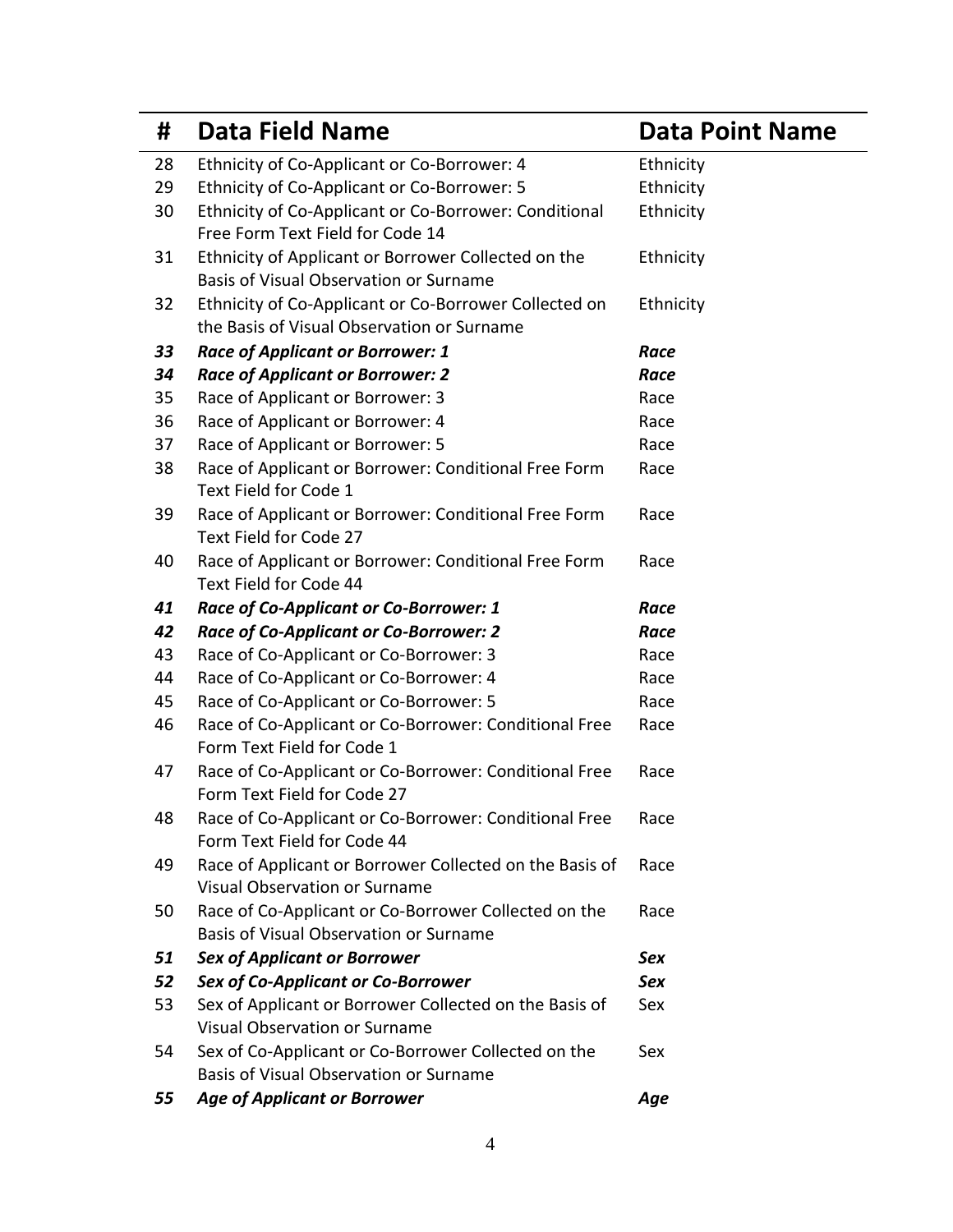| #  | <b>Data Field Name</b>                                                                                                   | <b>Data Point Name</b>                              |
|----|--------------------------------------------------------------------------------------------------------------------------|-----------------------------------------------------|
| 56 | <b>Age of Co-Applicant or Co-Borrower</b>                                                                                | Age                                                 |
| 57 | <b>Income</b>                                                                                                            | <b>Income</b>                                       |
| 58 | Type of Purchaser                                                                                                        | Type of Purchaser                                   |
| 59 | Rate Spread                                                                                                              | Rate Spread                                         |
| 60 | <b>HOEPA Status</b>                                                                                                      | <b>HOEPA Status</b>                                 |
| 61 | <b>Lien Status</b>                                                                                                       | <b>Lien Status</b>                                  |
| 62 | <b>Credit Score of Applicant or Borrower</b>                                                                             | <b>Credit Score</b>                                 |
| 63 | <b>Credit Score of Co-Applicant or Co-Borrower</b>                                                                       | <b>Credit Score</b>                                 |
| 64 | Applicant or Borrower, Name and Version of Credit<br><b>Scoring Model</b>                                                | <b>Credit Score</b>                                 |
| 65 | Applicant or Borrower, Name and Version of Credit<br>Scoring Model: Conditional Free Form Text Field For<br>Code 8       | <b>Credit Score</b>                                 |
| 66 | Co-Applicant or Co-Borrower, Name and Version of<br><b>Credit Scoring Model</b>                                          | <b>Credit Score</b>                                 |
| 67 | Co-Applicant or Co-Borrower, Name and Version of<br>Credit Scoring Model: Conditional Free Form Text Field<br>For Code 8 | <b>Credit Score</b>                                 |
| 68 | Reason for Denial: 1                                                                                                     | <b>Reason for Denial</b>                            |
| 69 | Reason for Denial: 2                                                                                                     | <b>Reason for Denial</b>                            |
| 70 | <b>Reason for Denial: 3</b>                                                                                              | <b>Reason for Denial</b>                            |
| 71 | Reason for Denial: 4                                                                                                     | <b>Reason for Denial</b>                            |
| 72 | Reason for Denial: Conditional Free Form Text Field for<br>Code 9                                                        | <b>Reason for Denial</b>                            |
| 73 | <b>Total Loan Costs</b>                                                                                                  | <b>Total Loan Costs or Total</b><br>Points and Fees |
| 74 | <b>Total Points and Fees</b>                                                                                             | <b>Total Loan Costs or Total</b><br>Points and Fees |
| 75 | <b>Origination Charges</b>                                                                                               | <b>Origination Charges</b>                          |
| 76 | <b>Discount Points</b>                                                                                                   | <b>Discount Points</b>                              |
| 77 | <b>Lender Credits</b>                                                                                                    | <b>Lender Credits</b>                               |
| 78 | <b>Interest Rate</b>                                                                                                     | <b>Interest Rate</b>                                |
| 79 | <b>Prepayment Penalty Term</b>                                                                                           | <b>Prepayment Penalty Term</b>                      |
| 80 | <b>Debt-to-Income Ratio</b>                                                                                              | <b>Debt-to-Income Ratio</b>                         |
| 81 | <b>Combined Loan-To-Value Ratio</b>                                                                                      | <b>Combined Loan-To-Value</b><br><b>Ratio</b>       |
| 82 | <b>Loan Term</b>                                                                                                         | <b>Loan Term</b>                                    |
| 83 | <b>Introductory Rate Period</b>                                                                                          | <b>Introductory Rate Period</b>                     |
| 84 | <b>Balloon Payment</b>                                                                                                   | <b>Non-Amortizing Features</b>                      |
| 85 | Interest-Only Payments                                                                                                   | <b>Non-Amortizing Features</b>                      |
| 86 | <b>Negative Amortization</b>                                                                                             | <b>Non-Amortizing Features</b>                      |